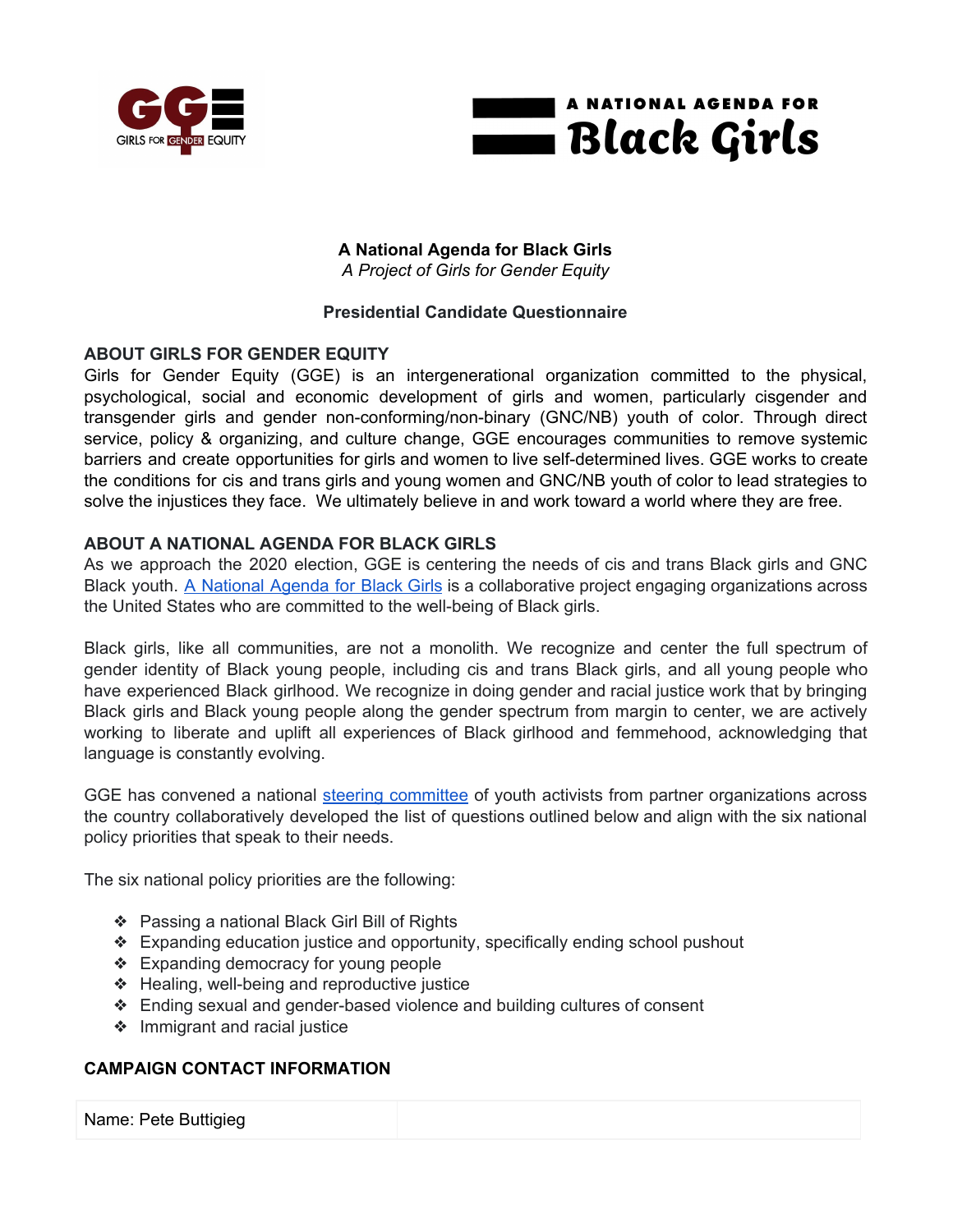| Campaign Point of Contact:       | Hasoni Pratts                             |
|----------------------------------|-------------------------------------------|
| Campaign Point of Contact Email: | hpratts@peteforamerica.com                |
| Campaign Point of Contact Phone: | $(917) 744 - 1768$                        |
| Campaign Address:                | PO Box 1226, South Bend, IN 64424         |
| Campaign Website:                | peteforamerica.com                        |
| Candidate Twitter:               | https://twitter.com/PeteButtigieg         |
| Candidate Facebook:              | https://www.facebook.com/petebuttigieg1/  |
| Candidate Instagram:             | https://www.instagram.com/pete.buttigieg/ |

#### **INSTRUCTIONS**

Please complete answers to all questions (250-word limit per question) by the close of business on Friday, February 28, 2020. Your responses to the questions below are considered on the record and will be made available on our website. After your completion of the presidential questionnaire, we will offer the opportunity to engage each presidential candidate in a Twitter digital townhall where you will have the opportunity to speak to the policy platforms uplifted in this project.

1. How will you and your campaign engage with and prioritize the needs of cisgender (cis) and transgender (trans) Black girls and gender nonconforming (GNC) Black youth?

One of my campaign themes is "belonging"–assuring that all Americans, regardless of gender identity, race, sexual identity or any other factor feel a part of the campaign and, more importantly, are supported in their self-expression and identity by American society. This translates into some specific policy initiatives, from supporting the Equality Act and creating Health Equity Zones to ensure that health disparities are intentionally tackled–such as the high rate of attempted suicide among Black and LGBTQ+ youth–to making sure that transgender youth receive the health care they need.

I am proud that almost 30% of my campaign team identifies as LGBTQ+ and 40% are people of color, and we have prioritized outreach to learn more about needs and priorities of LGBTQ+, including transgender and nonconfirming Black youth. Through my own conversations on the campaign, as well as outreach from my team–from my National Youth Engagement Director to diverse policy team–we have listened and held community meetings with youth of color in cities like Phoenix, New Orleans, and Los Angeles to better understand the needs across the country.

As President, I will continue this engagement. This includes reinstating the White House Council on Women and Girls to ensure that gender equity is at the forefront of policy priorities at home and abroad, and that every policy is analyzed with a gender and racial lens. It also includes having a liaison to the LGBTQ+ community working in the White House and ensuring that every federal agency has an Office or Director of LGBTQ Affairs. This will guarantee that the community's priorities and challenges are being heard, especially from the most vulnerable and marginalized members of the LGBTQ+ community.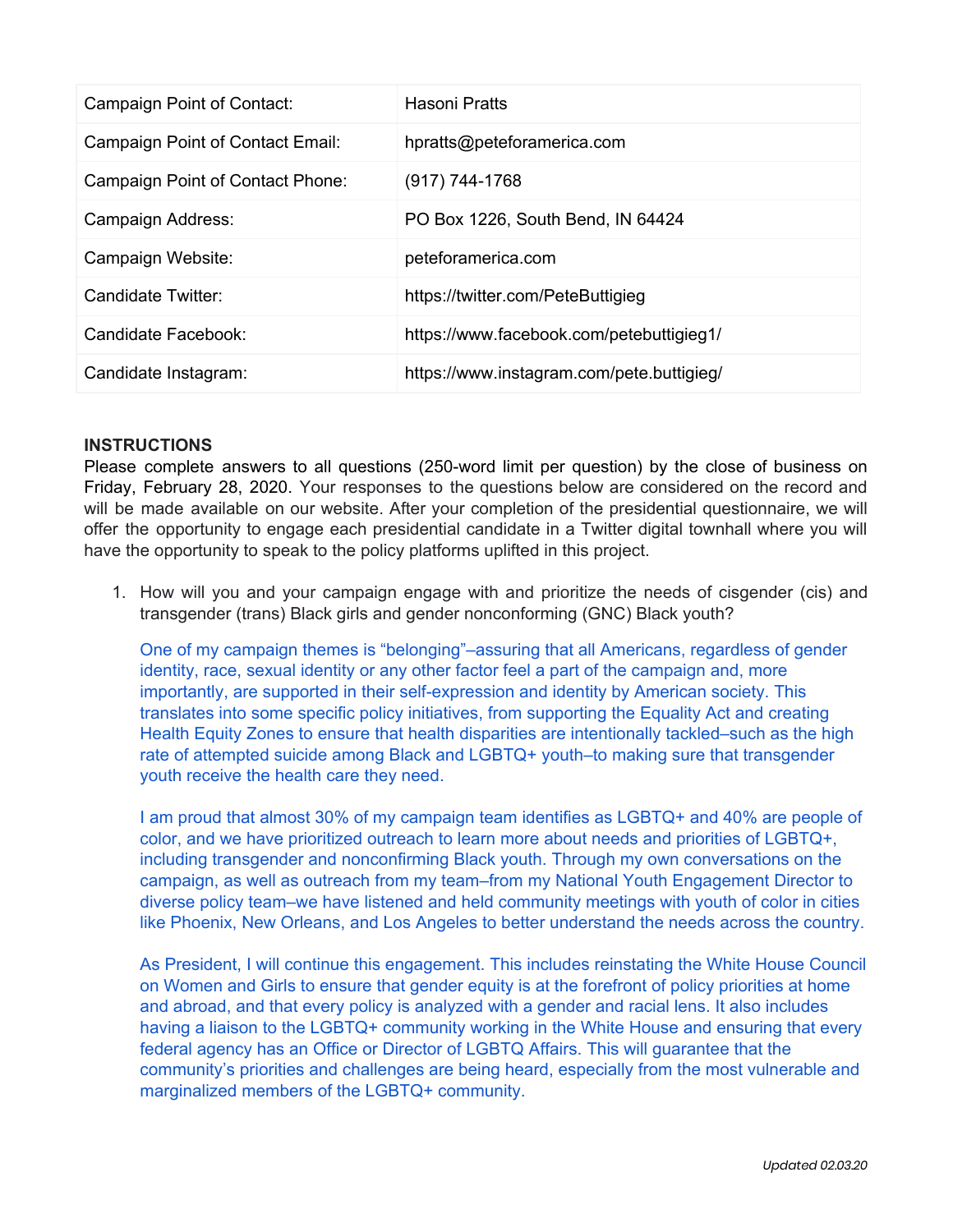It will also be crucial to ensure that women, people of color, and LGBTQ+ voices are included in my administration. At least 50% of my Cabinet and judicial appointments will be women, and we won't just be asking LGBTQ+ people to contribute to work relating specifically to our community. Rather, we will ensure that across the spectrum of policymaking and government, LGBTQ+ Americans can contribute by bringing their full selves to the table.

2. Do you support the Black Girl Bill of [Rights](https://www.ggenyc.org/wp-content/uploads/2019/11/A-National-Agenda-For-Black-Girls.html#history-section)? If so, how will your administration seek to ensure these rights for Black girls?

I strongly support the Black Girl Bill of Rights. It is long overdue to, as a nation, unequivocally support the rights and privileges of Black girls and women. We must be bold and intentional about how we reverse racism and sexism and ensure that everyone can access and enjoy all the opportunities that America offers--especially women of color.

I'm the first to say that I don't have the lived experience of being treated differently because of the color of my skin. I have not had the experience of feeling eyes on me as I walk through a mall or a neighborhood, just because of what I look like, or the experience that so many women of color have going into a hospital and not being believed when they described they are in pain. The next best thing I can do is to listen to those who have. That is part of my campaign. I am proud that 40% of our staff are people of color, and I at least 50% of my Cabinet and judicial appointments will be women,including women of color.

This is the promise I will make: that I will surround myself with people who will let me know when I don't get it as we pursue the goals and vision of making the Black Girl Bill of Rights a reality. I promise that I will always show up, I will always listen, I will always learn, and your voices will be elevated and empowered in my White House, just as they are in my campaign.

3. Black girls are more likely to attend schools that are poorly funded or funded at inequitable rates; how will your administration work to ensure Black girls have all of the resources they need to learn?

All students, including every Black girl around the country, deserve to reach their potential, regardless of background. To do so, we must ensure that all public schools are equipped with the resources, capacity, and workforce to become the best places to teach and to learn. I will do this by investing in an equitable public education system through a massive increase in federal resources for students at Title I schools. I will increase federal investments and incentivize state and local investments in middle school, high school, and college programs to increase readiness and competitiveness for Black students in science, technology, engineering, and mathematics (STEM) and fields of growing employment opportunities, especially health professions, software, finance, and alternative energy.

In addition, I will focus federal resources on increasing educator pay in Title I schools so that we are paying teachers in a way that reflects their value in our society. I will also implement new transparency policies to build a teaching workforce that reflects the diversity of the student body and our country as a whole. In addition, I will expand access to high-quality job training and postsecondary educational opportunities, including certificate and associate degree programs. And I will invest up to \$5 billion over the next decade to create a national network to double the number of apprenticeships and increase access to other earn-and-learn opportunities.

4. Blacks girls experience disproportionate rates of school exclusion, school-based arrests, and surveillance. How will you enhance and protect the civil rights of Black girls in school?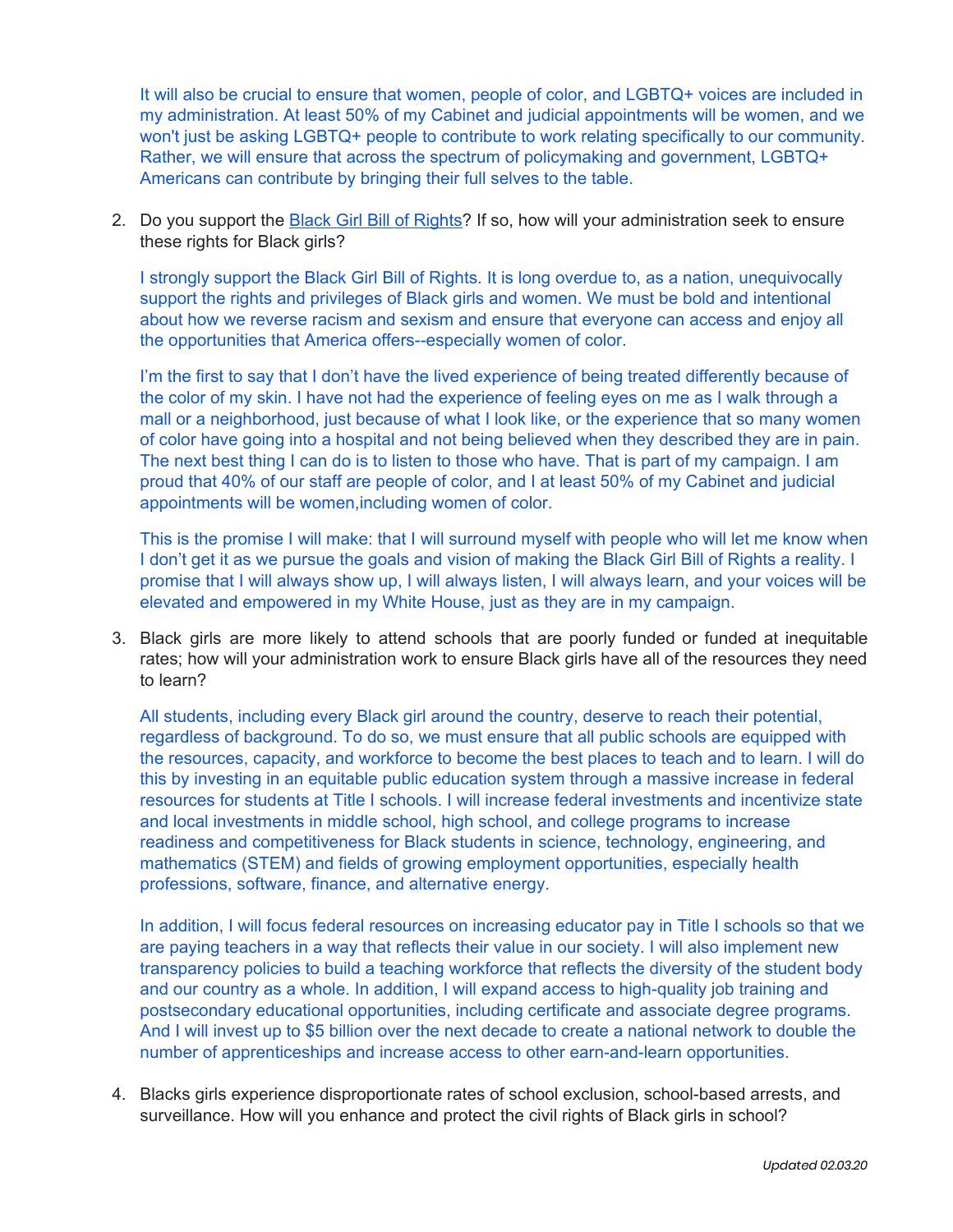My administration will break the school-to-prison pipeline because zero-tolerance school discipline policies disproportionately impact students of color and reduce their instruction time. I will help schools and districts eliminate disciplinary policies that impact instructional time in the classroom based on non-violent behavior. I will also implement new policies that support restorative justice disciplinary policies and track data around school discipline to ensure there are no disparities in how and how often students of color and students with disabilities are punished.

5. Do you believe police officers belong in schools?

Too often students'--and particularly students of color--first encounter with our juvenile justice system happens at school. I believe that we need to focus our resources on investing in school mental health, climate, and safety, as well as restorative discipline policies that help break the school-to-prison pipeline that disproportionately impacts students of color. We need to invest in the whole child and make sure that the efforts that schools are using to secure their campuses are not doing more harm than good.

6. In December 2019, Representative Ayanna Pressley introduced a bill titled, The End School PUSHOUT Act, directly addressing the racial and gender biased experiences Black girls and girls of color are having in school. This bill acknowledges that Black girls deserve schools and learning environments free from racism, sexism, xenophobia, homophobia, and all things that prohibit school from being a true protective factor for a young person. How will your administration work towards ending School Pushout, also known as School to Confinement Pathways?

To make our public schools drivers of equity, we must end school discipline policies that disproportionately impact students of color. My administration will reinstate Obama-era guidance around the need to address discipline disparities under Title VI. And we would invest in the Office of Civil Rights at the U.S. Department of Education so that we can support schools to work toward safe and supportive school cultures for all students.

7. The United States Department of Education plays a significant role in setting education policy and protecting the civil rights of students all over the country. How will you re-establish the protections afforded to students in school, and ensure that the Office of Civil Rights can enforce the existing protections for young people?

My administration would reverse policy changes that currently restrict the Office of Civil RIghts (OCR) from looking beyond individual complaints of discrimination to understanding systemic issues that may be in place. This would include calling for increasing funding to OCR to ensure cases can be investigated and resolved quickly to ensure justice for all students.

8. How will your administration work to remove barriers to voting for people of color, women, and young people, particularly those who have not yet reached voting age?

Democracy means protecting voting rights so every eligible voter has a voice, including people of color, women, and young people. Voters must not be denied their rights because of badly run elections or because some people on one side think it's better if fewer citizens are able to vote.

That's why I propose a 21st Century Voting Rights Act that will use every resource of the federal government to end all types of voter suppression, expand voting access, and create a democracy where the rights of each citizen no longer depend on the color of their skin, the community they live in, or for whom they want to vote. Registration must be made easier, by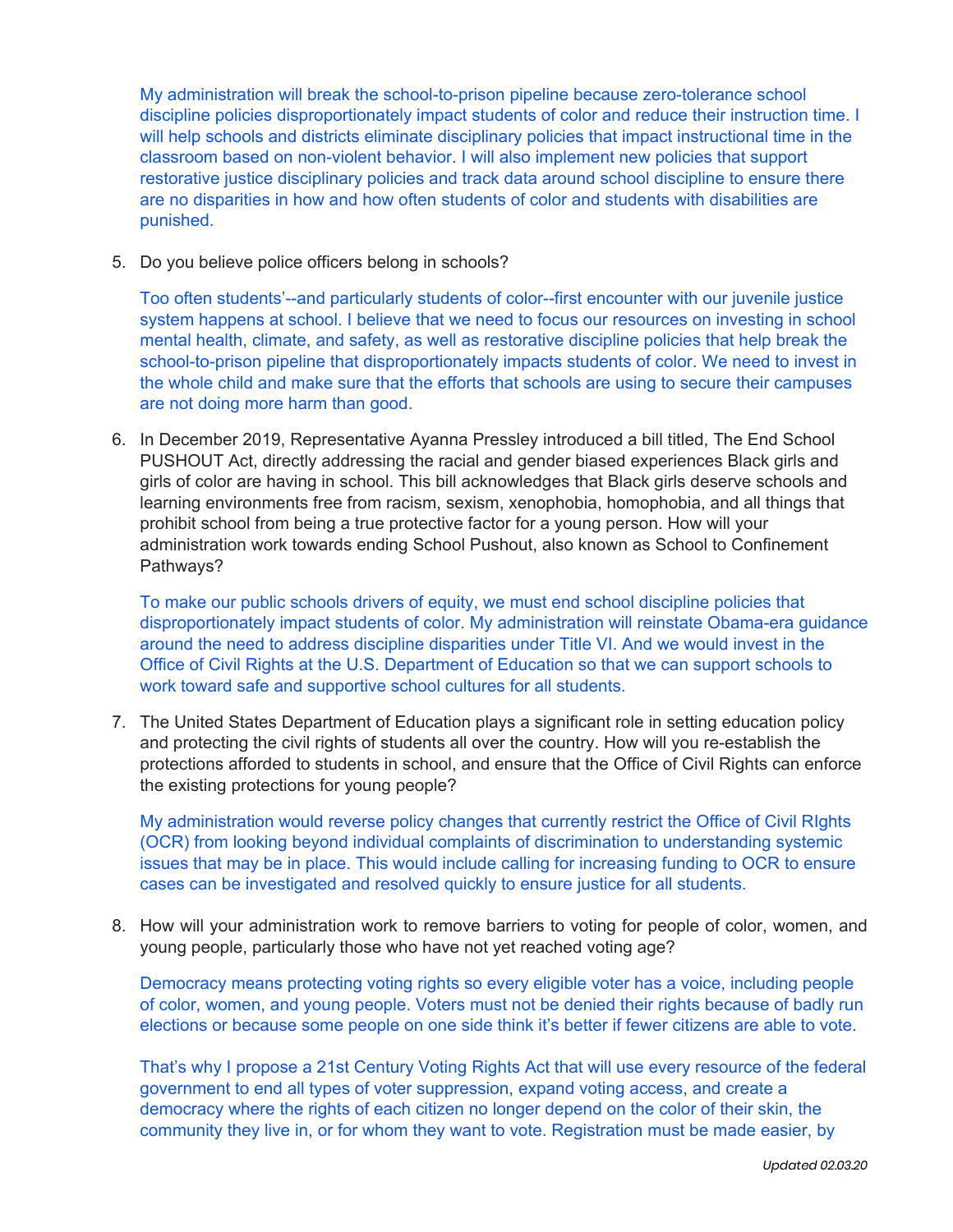automatically registering eligible voters, allowing online and same-day registration, and making registration portable within states. Voting must be made easier and more accessible by allowing early voting and vote-by-mail, making Election Day a national holiday, and by setting and enforcing standards for poll workers and the distribution of voting machines.

9. How will your administration work to undo the voting barriers that exist for Black people (voter roll purges, new ID laws, felony disenfranchisement, etc.)?

I will also restore voting rights for the formerly incarcerated and authorize a new preclearance procedure under the Voting Rights Act to enable the federal government to block racist voting laws before they take effect. We need to create and enforce standards for voter roll maintenance to stop discriminatory voter purges, neutralize the effects of restrictive voter ID bills by allowing people to vote with a sworn written statement of identity, and increase and enforce criminal penalties for people who try to interfere with a person's right to vote.

My administration will also address discriminatory racial gerrymandering and partisan gerrymandering–which often has the same effect–by ensuring that Congressional redistricting is conducted by independent, statewide commissions using fair and non-discriminatory redistricting rules. Our system should allow voters to choose who will represent them, not allow representatives to choose their voters.

10. There are growing state-level attacks on reproductive rights, including potential challenges to *Roe v. Wade*. What will you do to protect reproductive rights?

I vow to uphold women's right to privacy and ensure that abortion is safe, accessible, and affordable as part of comprehensive reproductive care. Under Medicare for All Who Want It, I will guarantee contraception coverage and cover all family planning methods with no cost sharing, including long-acting reversible contraception, such as intrauterine devices (IUDs), and ensure that people are allowed to obtain a year's supply of their preferred form of birth control. My bottom line is that reproductive health care decisions--whether it's about choosing birth control, planning a pregnancy, having an abortion, or preventing STIs--should be an individual decision made by a woman in consultation with her doctor.

As President, my legislative priority will be to remove restrictions and risks to these decisions, to stop dictating to doctors what they can or cannot discuss with their patients, and to provide every woman in the country with access to reproductive health services and information, regardless of her ability to pay, where she works, where she lives, or the type of insurance that she has.

To make this happen, I will fight to repeal the Hyde Amendment, end Medicaid work requirements, and pass bills that include provisions to address implicit bias and racism in health care settings. I will prioritize rolling back the current administration's gag and refusal of care rules, which disproportionately impact women of color's ability to access reproductive health services, including safe and legal abortion. Finally, I will guarantee universal health care coverage to close gaps in uninsured rates for Black women of all ages and incomes.

11. Many Black girls attend schools in states that do not offer comprehensive sexual health education, which is an important tool for preventing sexual violence and developing the overall health and wellness of young people. What will your administration do to ensure federal funding for sexual health education?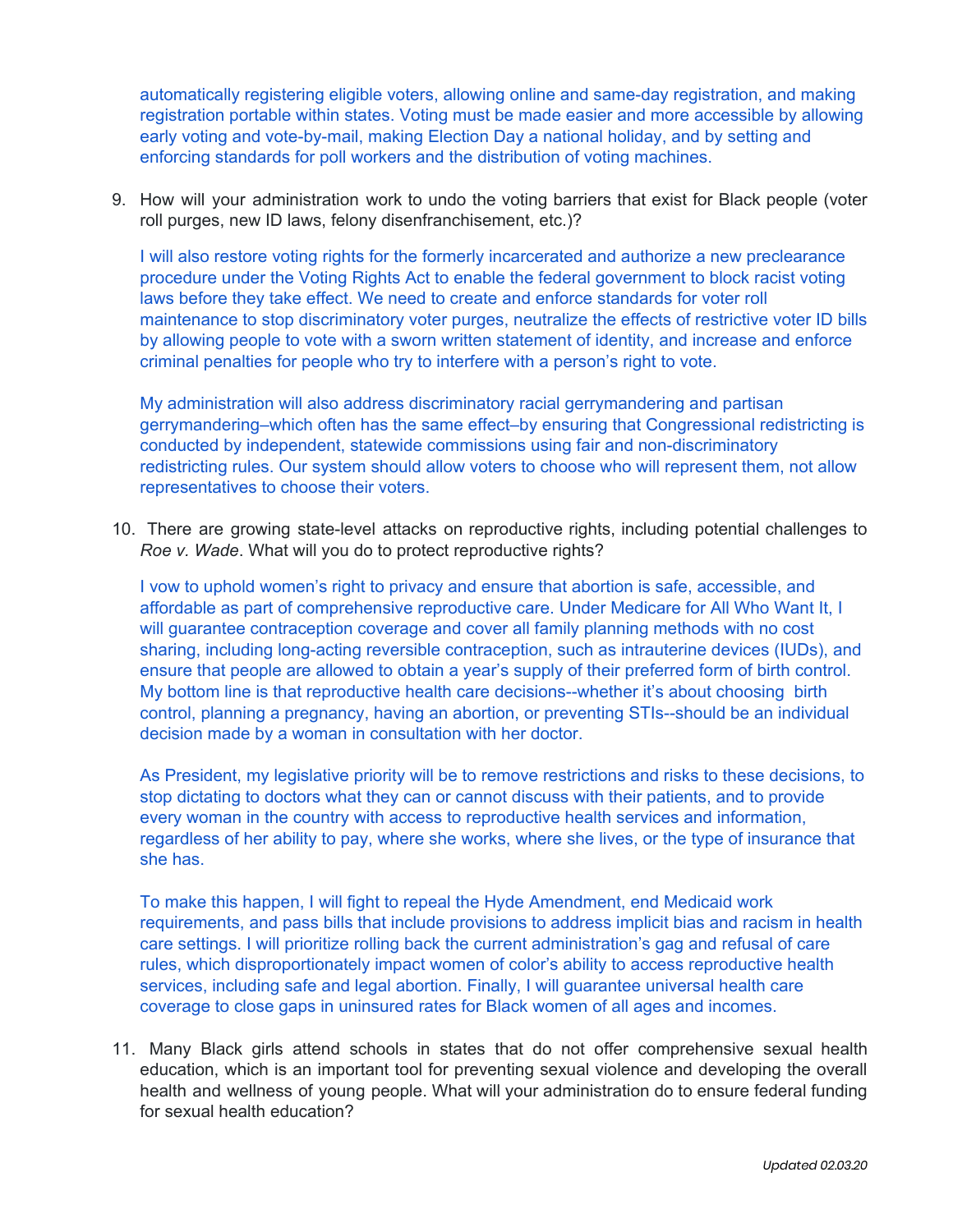I strongly believe that every young person in the U.S. deserves to have a sexual education program that is science-based, medically accurate, complete, age-, developmentally- and culturally-appropriate.

The health, educational, and economic benefits of delaying pregnancy beyond adolescence are well established. Young people must be prepared to understand their own bodies, their sexual orientation, how to develop healthy relationships and make the connection between planning their families and lifelong health. While abstinence plays an important role in preventing pregnancy and sexually-transmitted diseases (STIs), abstinence-only programs that ignore family planning methods and STI prevention do little for the 41% of high school students who have already had their first sexual experience.

Further, sexual and reproductive health education programs must shift from focusing solely on preventing pregnancy and STIs to ones that include discussions about body image, gender identity, sexual-orientation, HIV prevention, consent, relationship violence, and exploitation.

When I am President, my administration will:

- **Protect and expand Federal funding for medically accurate, evidence-based comprehensive sexual and reproductive health education in schools** [e.g Teen Pregnancy Prevention Program (TPPR) and Personal Responsibility Education Program (PREP)], while cutting funding for abstinence-only programs.
- **Work with the Department of Education to facilitate the use of evidence-based curriculum** in schools that incorporate consent, relationship violence, exploitation and trafficking, as well as sexual orientation, gender identity and other LGBTQI topics.
- **Work with states** to pass legislation (such as the Health Youth Act), that requires K-12 school-based comprehensive sexuality education, focuses on skill-building, and prohibits discrimination of marginalized youth.
- **Support the Real Education for Health Youth Act (REHYA**) **bill**, a legislation introduced in Congress that mandates evidence-based and comprehensive sex education and requires program grantees to include content on sexual, physical, social and emotional development, decision making, overall well-being and gender equity, and provides funding to train sex educators.
- **Provide grants (through the CDC) to state and education agencies** as well as community based organizations to implement evidence-based model programs that target specific communities such as foster children and black youth.
- 12. Studies have shown that Black women, even when we control for education and income, face higher rates of postpartum mortality, in part due to racism in healthcare. What will your administration do to address this issue?

In the United States, Black women die from maternal complications at triple the rate of white women, are over 40% more likely to die from breast cancer than white women, and account for over 60% of new HIV cases, despite making up 13 percent of the population. These poor health outcomes are profoundly shaped by institutionalized racism and gender discrimination, not just at the doctor's office or in the emergency room, but in all political, economic, and social structures in our country. As President, achieving health equity will be a national priority, as I share in my [health](https://peteforamerica.com/policies/health-equity/) equity plan. In addition, my [Women's](https://peteforamerica.com/policies/building-power/) Agenda for the 21st Century shares my approach to end the maternal mortality crisis and my plan for LGBTQ+ [Americans](https://peteforamerica.com/policies/lgbtq/) commits to ending the HIV/AIDS epidemic by 2030, which disproportionately affects gay and bisexual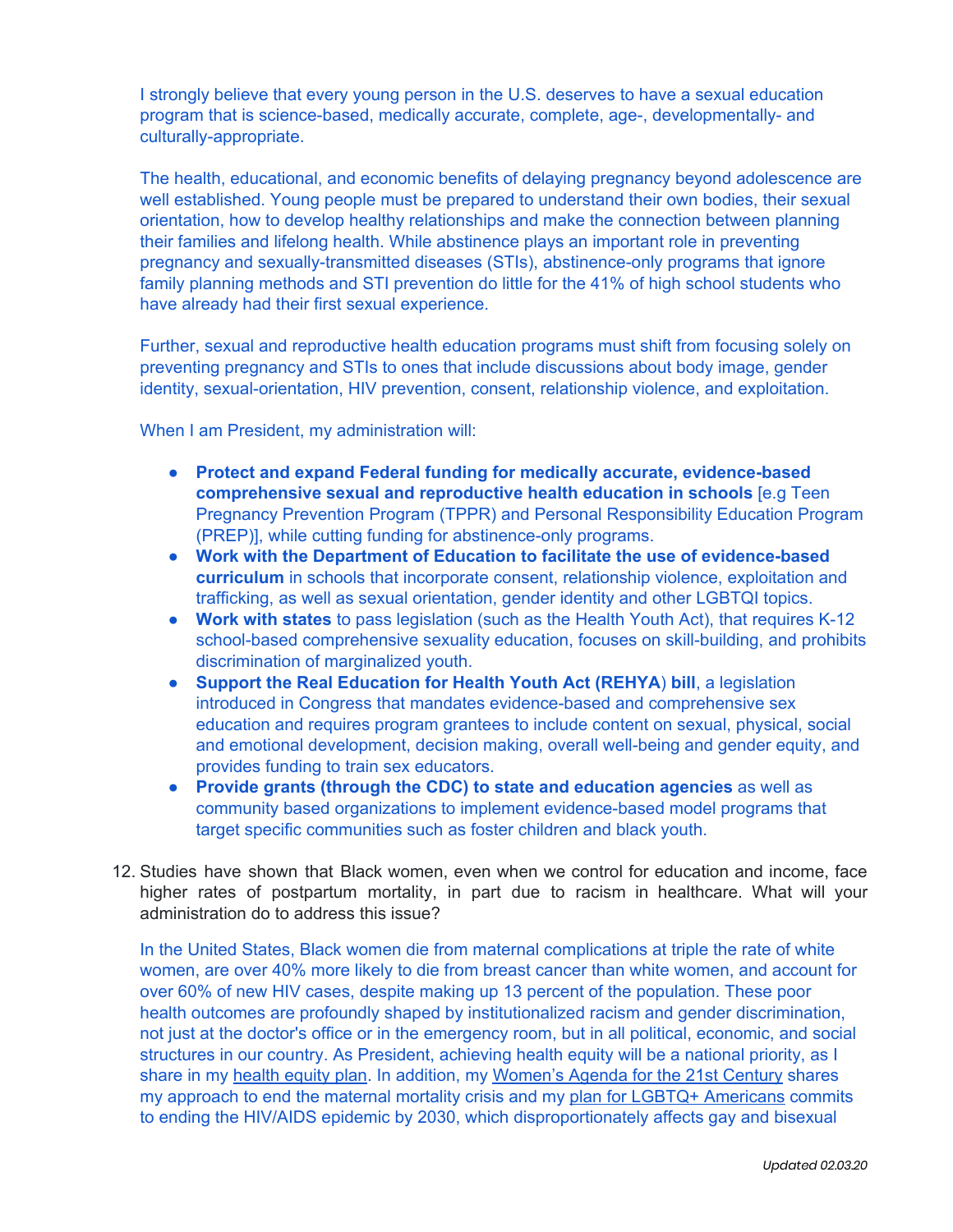Black and Latino men, and transgender women.

The commitment to ending health disparities must come from the highest level, and I pledge to hold all federal health programs and policies explicitly accountable for their impact on these disparities. I also know it will have the greatest impact when led by those closest to the ground. Accordingly, I will mobilize and invest in communities to address the disparities most pressing to them. As equity solutions must be grounded in sound data, I will increase investment in public health data collection to systematically measure and highlight health disparities everywhere they exist, and encourage payment reforms that reduce race-based disparities in our hospitals and clinics. My administration will also fund and develop new initiatives to combat implicit bias among our public health workforce, and expand the training and professional development of Black and other minority clinicians and researchers.

13. Since the #MeToo Movement has become a part of the international conversation, many survivors have come forward to say that they've experienced gender-based violence at the hands of their employers, teachers, peers, police, clergy, and more. What will your administration do to prevent sexual violence in communities?

To support women's right to live free from violence, harassment, and discrimination, and to secure safe communities for women and families, I will:

- Train every public school student in consent and bystander intervention to change the culture of sexual harassment and discrimination.
- Combat rising online harassment of women and girls.
- Reauthorize the Violence Against Women Act.
- Strengthen anti-discrimination protections against gender- and sexual identity-based discrimination by passing the Equality Act.
- Pursue gun control reforms that close the Boyfriend Loophole and improve safety for women and families.
- Create a Presidential Commission to investigate child sex abuse in the United States.
- Empower women to reach their full potential in college through strong Title IX protections.
- Address violence against Native American Women by pushing Congress for a statutory *Oliphant* fix and appointing a commission dedicated to the crisis of missing and murdered indigenous women.
- Change the culture of harassment and discrimination that disproportionately targets women, trans women, and women of color.
- Treat workplace violence like the safety issue it is, and quarantee that every worker—regardless of the size of their company—is protected from workplace sexual harassment and other forms of discrimination. This includes empowering workers to file formal complaints about sexual harassment and other discrimination and banning forced arbitration clauses that deny women their right to challenge workplace harassment and other discrimination in court.

For more information, my plan to combat sexual violence and harassment is [here](https://peteforamerica.com/policies/building-power/#Safety).

14. What will your administration do to ensure that federal funding is allocated for survivors of sexual violence?

In my women's agenda, ["Building](https://peteforamerica.com/policies/building-power/) Power", I commit to putting \$10 billion into ending workplace sexual harassment and other forms of discrimination against women by investing in both accountability for employers and perpetrators, and oversight and prevention that protects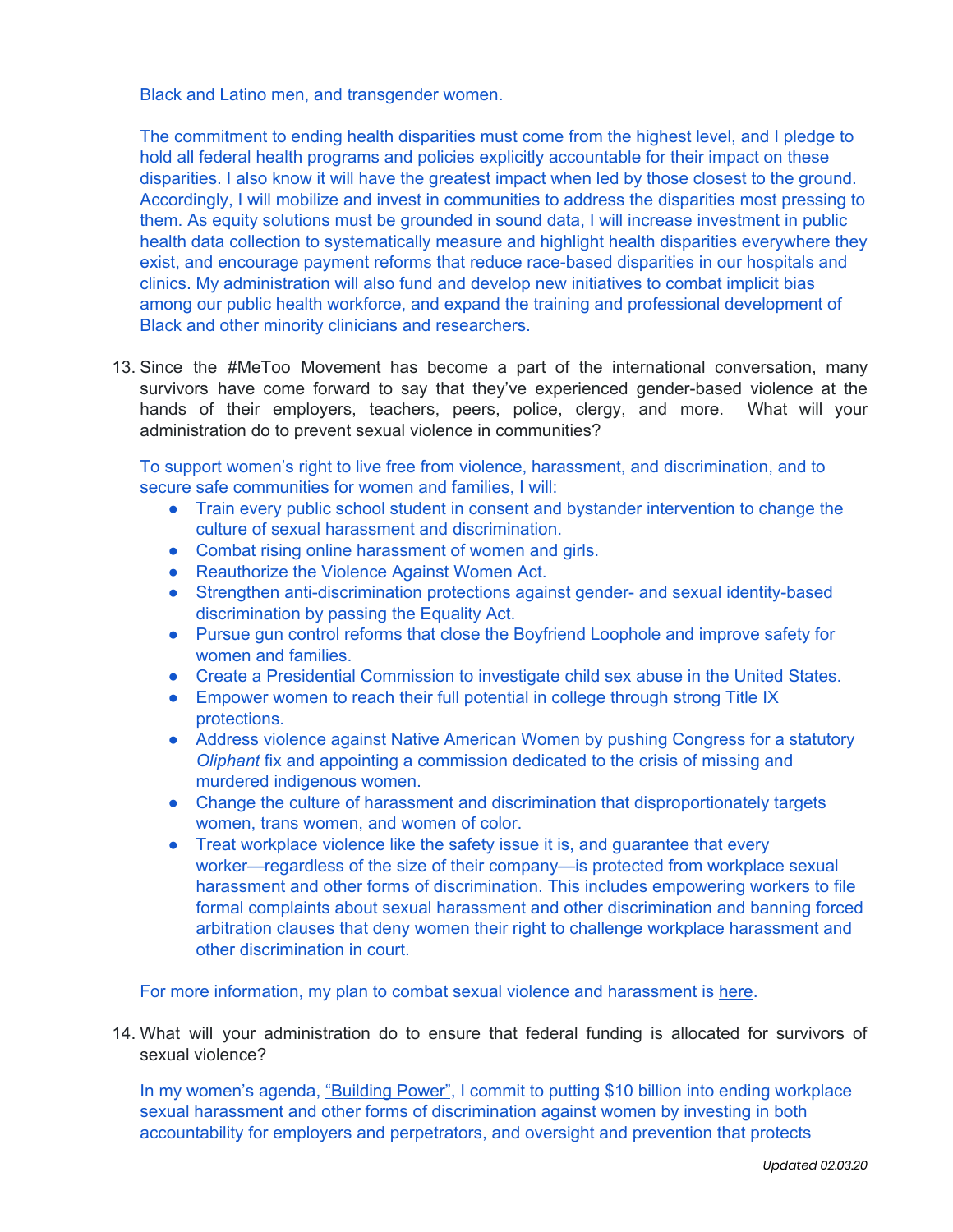women. Right now, the system places the burden on those who have experienced discrimination to advocate for change—often at risk of retaliation. As a result, up to 90% of discrimination never gets reported. I will fund oversight and prevention efforts that make it the responsibility of employers—not employees—to maintain safe and equitable work environments.

15. What will you do within your administration to ensure that your office is a space of safety and maintains a culture of consent?

When women are an equal part of decision-making, better decisions are made and a culture of safety and safety can be realized. Women are 51% of the American population, but are shut out of leadership positions in government and beyond—meaning that decisions about their health care, economic opportunities, and communities are made by male-dominated state legislatures and a U.S. Congress with three men for every one woman. Women of color are particularly underrepresented, holding fewer than one in ten seats in Congress.

Women are missing on the staff level as well: no president has ever appointed a Cabinet with equal numbers of women and men. I understand that policy only works when it's informed by diverse experiences, and that representation matters not just at the highest levels of government, but throughout the public and private sectors. I am committed to fielding a full team of America's most talented leaders and pushing the private sector to do the same.

To see that commitment through as President, I will:

- Nominate a Cabinet that is at least 50% women. It will be a priority for me to nominate a gender- and racially-diverse Cabinet to ensure meaningful representation across federal agencies and throughout the federal government. I will challenge governors, mayors, and county executives to do the same.
- Nominate at least 50% women for judicial appointments and prioritize diversity in all Presidential appointments across federal agencies, commissions, and boards.
- Accelerate ratification of the Equal Rights Amendment.
- Reinstate the White House Council on Women and Girls.
- Break down barriers to women running for public office by implementing a small-dollar matching system for federal elections.
- Use presidential appointments to commissions, boards, and other honorary positions to create a ripple effect for diversity.
- 16. We have all seen headlines of migrant people being held in detention camps along the southern U.S. border and being subjected to horrific conditions. What will your administration do to end the criminalization of migrants and free the people being held in camps along the southern border?

I will reinstate a humane enforcement policy at the border. I will end the disastrous Remain in Mexico and metering programs, end for-profit detention, and expand the availability of bond and other tools to dramatically reduce immigration detention–including the Family Case Management Program. I will push for settlements in lawsuits involving victims of Trump's abusive immigration policies and re-engage with regional partners on solutions to the humanitarian crises in Central America and Venezuela.

I'm also proposing that, upon first arrival at the border, asylum seekers and other migrants will be sent to Health and Human Services (HHS)-run facilities rather than CBP processing centers. These facilities will be maintained by personnel trained in health, trauma-informed care, and